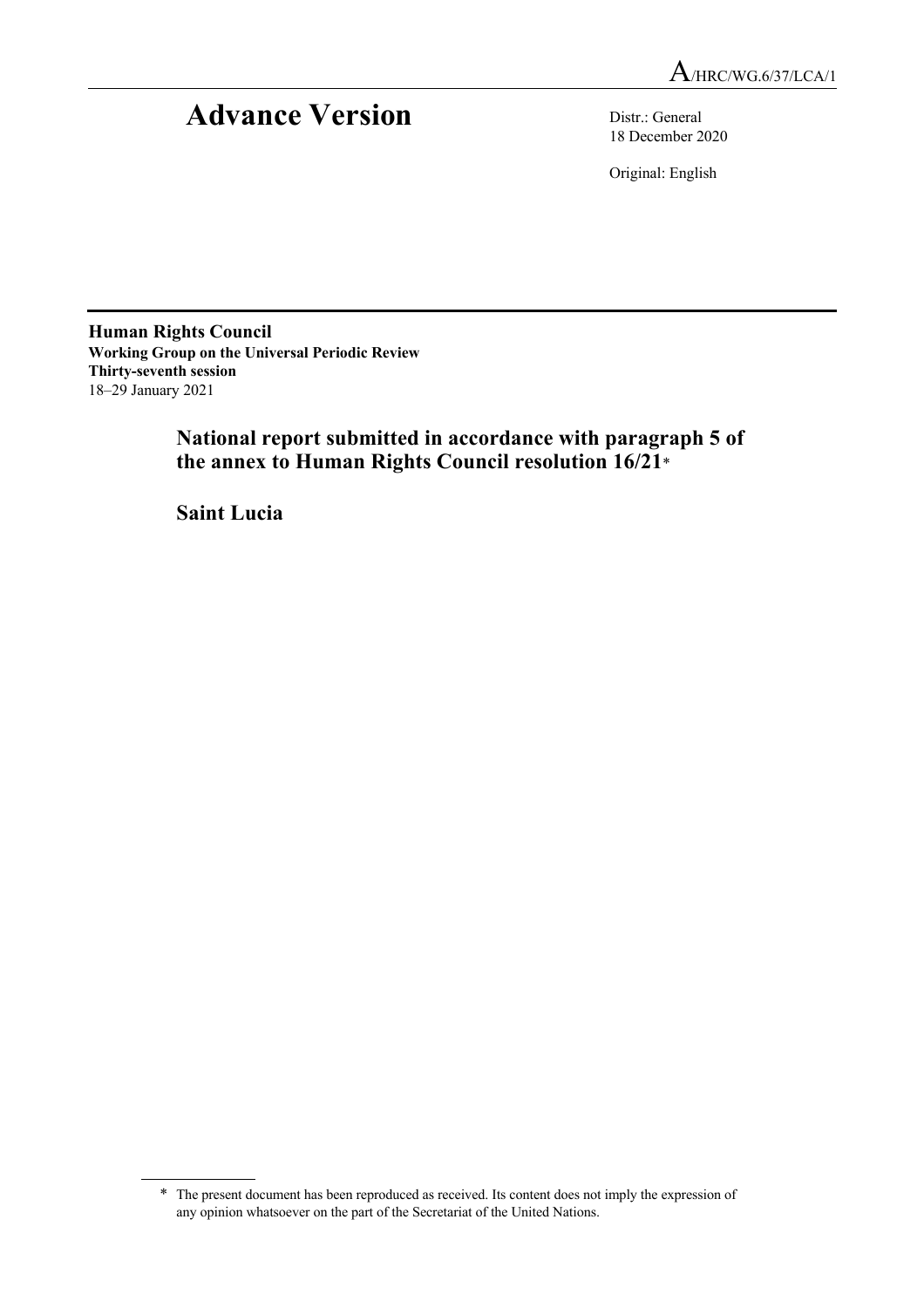# **I. Overview**

1. The Government of Saint Lucia (GOSL) remains committed to strengthening human rights protection of its citizens and those within its borders. As a result, the Government has ratified and/or acceded to various human rights instruments in an effort to broaden its national human rights protection. Despite the commitment on the part of the Government to ensure the full realisation of human rights nationally, numerous challenges exist, which the Government has tasked itself with overcoming.

# **II. Methodology**

2. The GOSL compiled this report in accordance with the general guidelines set for the Preparation of information under the Universal Periodic Review. The Department of External Affairs spearheaded the preparation of the report and consulted broadly with the various Ministries and Departments, as well as members of civil society.

# **III. Developments since previous Universal Periodic Review**

# **Access to water**

3. The Dennery North Water Supply Project was developed to address the water issues facing the community of Dennery North. The project sought to improve water quantity, and reliability to residents and consumers whilst enhancing the sustainability of the potable water system.

4. The project was undertaken in two phases. The first phase was concluded in February 2018. The second phase concluded in February 2020. The project was financed with assistance from the Government of Mexico, the United Nations Office for Project Services (UNOPS) and the Caribbean Development Bank (CDB).

# **IV. Areas of national concern**

# **COVID-19**

5. At the onset, of the COVID-19 pandemic, the GOSL had to take immediate action to attend to the needs of the most vulnerable segment of its population.

6. Early on during the pandemic, the GOSL instituted a State-of- Emergency in order to mitigate the spread of the virus. During the State of Emergency, the Department of Consumer Affairs, was critical in ensuring that the food needs of marginalised groups, which were exacerbated during the pandemic, were attended to. The Department is responsible for the supply of bulk basic goods namely, wheat and white flour, brown and refined cane sugar, and parboiled rice.

7. Following this initial response, the GOSL identified the sectors which were made increasingly vulnerable due to the pandemic and developed appropriate responses. Some of these responses will be detailed throughout the report.

# **V. Responses to accepted recommendations**

# **Ratification of international human rights treaties 88.1–88.29**

8. In 2020, the GOSL ensured that the rights of those with disabilities were top priority through its ratification of the Convention of the Rights of Persons with Disabilities and the accession to its Optional Protocol. The Government also acceded to the World Intellectual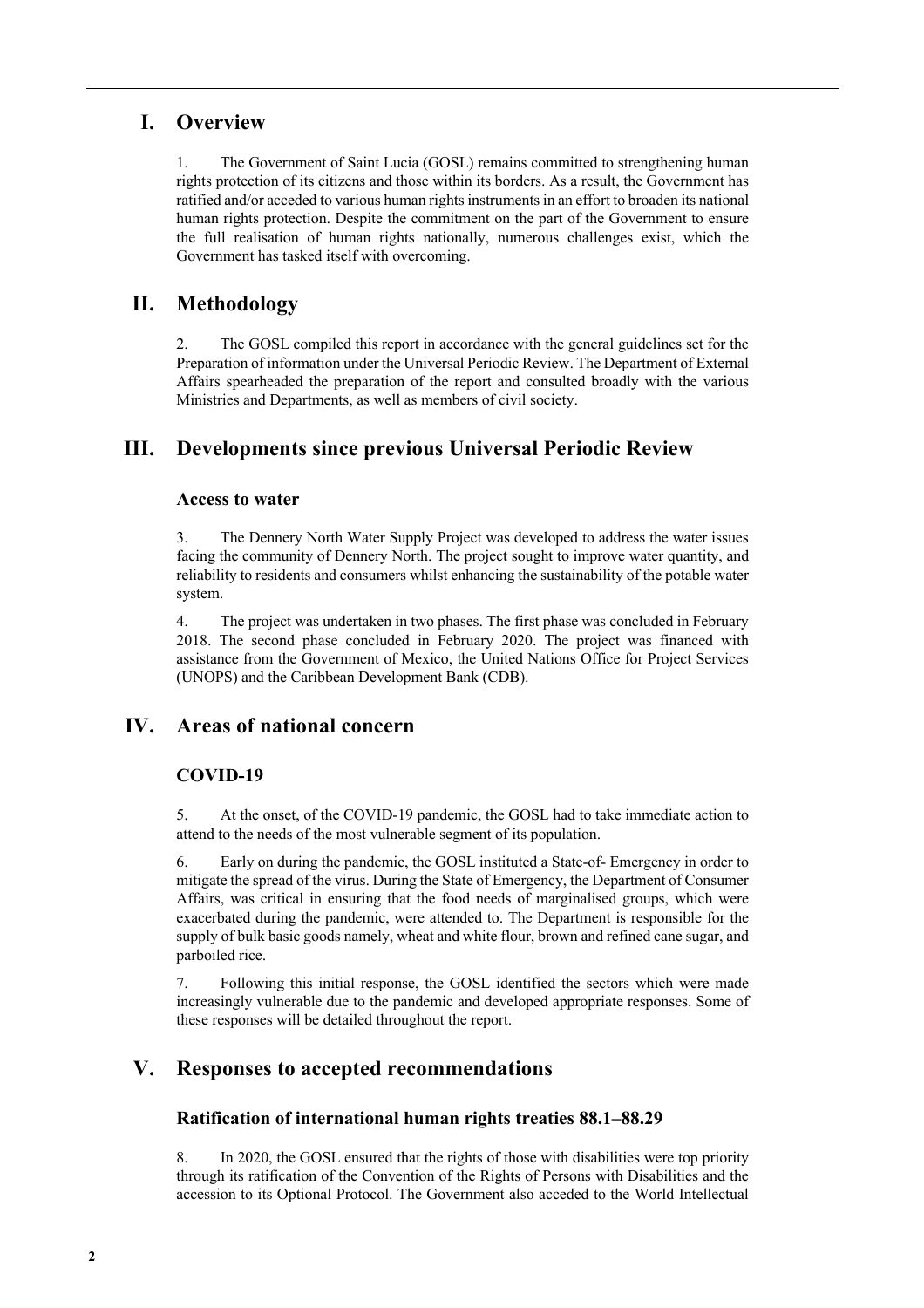Property Organisation (WIPO) Marrakesh Treaty which provides access to reading material to persons who are print disabled. These treaties serve as the framework by which the GOSL can continue to ensure that persons with disabilities are provided with the avenues for national protection and advancement.

9. Though Saint Lucia has not ratified the United Nations Convention Against Torture (UNCAT), relevant government officials have however participated in seminars hosted by the Convention Against Torture (CTI) Group of Friends in 2016, 2018 and 2020. These seminars were conducted in order to ensure that relevant public officials acquired sufficient knowledge with the aim of ratification, implementation and reporting on the UNCAT. The GOSL intends to build on its participation in these seminars and continue, through its National Coordinating Committee for Human Rights, to facilitate national sensitisation regarding the eventual signature and ratification of the UNCAT.

10. The GOSL is also mindful of its acceptance of recommendations which called for the ratification of a number of other international human rights instruments to which it has yet acted upon. The Government however remains committed to following through on its commitments, while simultaneously being acutely aware of its challenges. Treaty ratification is but one step in human rights protection for dualist states like Saint Lucia. While recognizing that legislative implementation is necessary to ensure that the rights accorded in these treaties have the full force of law domestically, the fact remains that the human capacity constraints within the legal drafting section at the Attorney General Chambers still exists. This is a major hindrance in ensuring hasty domestic legislative implementation of these treaties. Therefore, the ratification of treaties must be based on the assessment of the national situation and context. With this realisation, the GOSL, through the National Coordinating Committee for Human Rights (NCCHR), has appealed to the Office of the High Commissioner for Human Rights Office in Barbados for technical assistance in this area. The Government wants to ensure that it continues to work on domestic implementation of the human rights treaties that it has already ratified. The Government further believes that public sensitisation is necessary to assist both the general public and public officers in developing an appreciation for treaties prior to their ratification. The GOSL, once more reaffirms its commitment to expanding the protection of the rights of persons within its borders through the ratification of additional treaties in the near future.

## **National Implementation: 88.30–88.35, 88.53–88.58, 88.79–88.90, 88.91– 88.97**

#### **CEDAW 88.31, 88.53–88.58**

11. There is no specific mention of the Convention on the Elimination of All Forms of Discrimination Against Women (CEDAW) in domestic law and a notable gap exists in the visibility of CEDAW in judgements, law enforcement and decision-making. However, the structure of the national mechanism for the advancement of women is being reviewed through the National Gender Equality Policy and Strategic Plan (NGEPSP) and the mainstreaming of gender is also included in Saint Lucia's National Development Plan. Furthermore, training exercises have been held for various public officers to help educate and sensitise them to the provisions of the Convention.

#### *Gender Discrimination 88.53–88.58*

12. The GOSL continues to work assiduously to eliminate gender discrimination in its society and most notably in the education sector. The Education Sector Development Plan (ESDP) 2015-2020, commits to increase the accessibility and affordability of education for all citizens as well as promote gender equality. There have been significant strides in realising this vision.

13. Equal educational opportunities are available at the primary and secondary levels to all individuals regardless of their gender. Girls are accorded the same rights to education as boys. According to the Department of Education's 2018 Statistical Digest, the net enrolment of males to females at the primary level was almost equal from 2006-2016. For the 2017/2018 academic year, the percentage of girls increased from the ten-year trend of forty-nine percent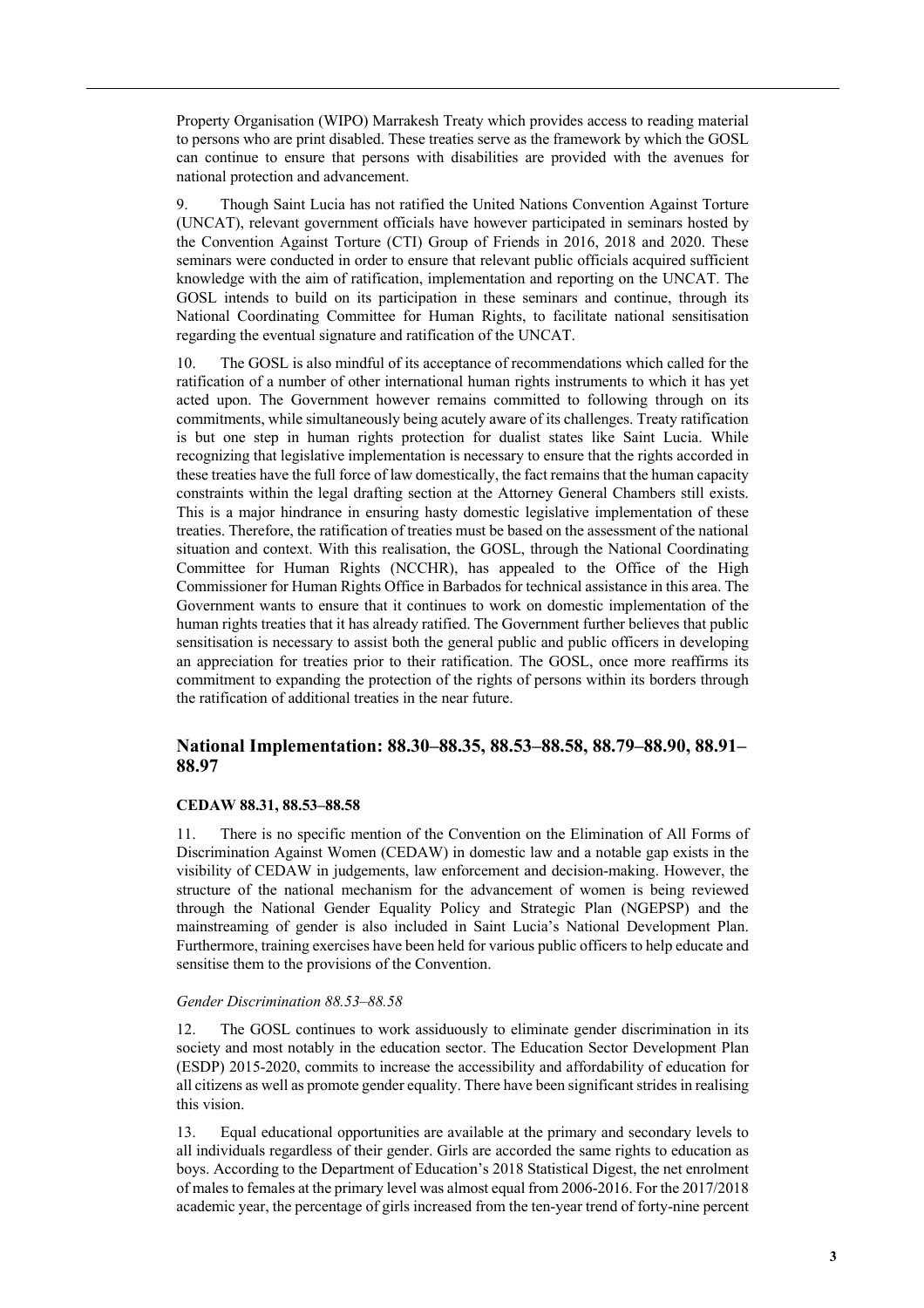(49%) to fifty percent (50%). At the secondary level, the percentage of girls enrolled was slightly higher than that of boys. Similar to the primary and secondary levels, gender parity exists at the tertiary level. The enrolment figures at these institutions however tend to be higher among females than males.

14. The enrolment by main divisions of the tertiary institutions on island shows that there is growth in subscription of females in non-traditional bodies of knowledge. Through the efforts of the Aspire Artemis Foundation (UN), efforts are in progress to create more access for female students in the area of Information and Communication Technology (ICT). The outcomes of the Summer Institutes 2018/2019 for teachers of primary and secondary schools pointed to demonstrating a classroom practice, which shows how female students can be nurtured in accessing opportunities in Science, Technology and Innovation (STI).

#### *Domestic Violence 88.79–88.90*

15. Gender-based violence (GBV) is considered to be one of the most persistent and under-reported crimes in Saint Lucia. The GOSL has adopted a multisectoral approach in combatting this scourge. In 2019, through the Essential Services Programme, the Division of Gender Relations in collaboration with the Women's Support Centre embarked on the establishment and training of individuals within various communities in Saint Lucia to provide support through information and other resources to victims and persons at risk of domestic violence. Saint Lucia has also benefited from the *Strengthening State Accountability Project* for ending gender-based violence in the Caribbean by UN Women and Association of Caribbean Commissioners of Police (ACCP). Through this project a data gathering tool was designed and adopted. The tool systematically collects data from the Royal Saint Lucia Police Force, the Women's Support Centre the Saint Lucia Crisis Centre and the Family Court. Not all agencies are fully compliant with the systematic sharing of data and it was noted that there was limited capacity of the Division of Gender Relations to analyse and use the data gathered. Recent commitments from UN ECLAC to support data management in Saint Lucia is intended to improve the Division's capacity and that of the Gender Focal Points in relevant departments in that regard.

16. In 2016, Saint Lucia was supported by United Nations Entity for Gender Equality and the Empowerment of Women (UN Women) Multi-Country Office in Barbados in collaboration with the Association of Caribbean Commissioners of Police (ThACCP). The ThACCP completed the National Plan/Partnership for Action to end gender-based violence in 2019 to produce a National Plan/Partnership of Action (NPA) to end gender-based violence in Saint Lucia. A national consultation on gender-based violence was convened in March 2019 to initiate the necessary processes to catalyze systemic change. A comparative review of existing legislation nationally, regionally and internationally with proposed legislation was completed in September 2019. The review was conducted through technical assistance from Sisters for Change through the Equality and Justice Alliance Initiative.

17. This new legislation is expected to be submitted to Cabinet in 2020 and will define domestic violence, provide recourse for all victims of domestic violence regardless of marital status, living arrangements, sex and other factors prohibiting access to justice in the existing legislation.

18. In the last five years, the Government of Saint Lucia has developed strategies aimed at preventing violence against women and girls, in primary and secondary schools. The Health and Family Life Education and the *Good Touch Bad Touch* programmes continue at all public schools. *Youth A.R.T (Active Response Team)* is an initiative undertaken by the Division of Gender Relations in collaboration with select secondary schools. It promoted the concept of healthy relationships among students from 11 to 17 years in an effort to reverse the trend of dating violence.

19. As a second level of prevention, Family Court has introduced a Violence Intervention programme called *Partnership For Peace* which is a psycho-educational perpetrator programme particularly for men who are perpetrators of domestic violence. Furthermore, the Bordelais Correctional Facility has also engaged in a number of social programmes for inmates including one programme aimed at uniting incarcerated fathers with their children through the organising of family days at the facility.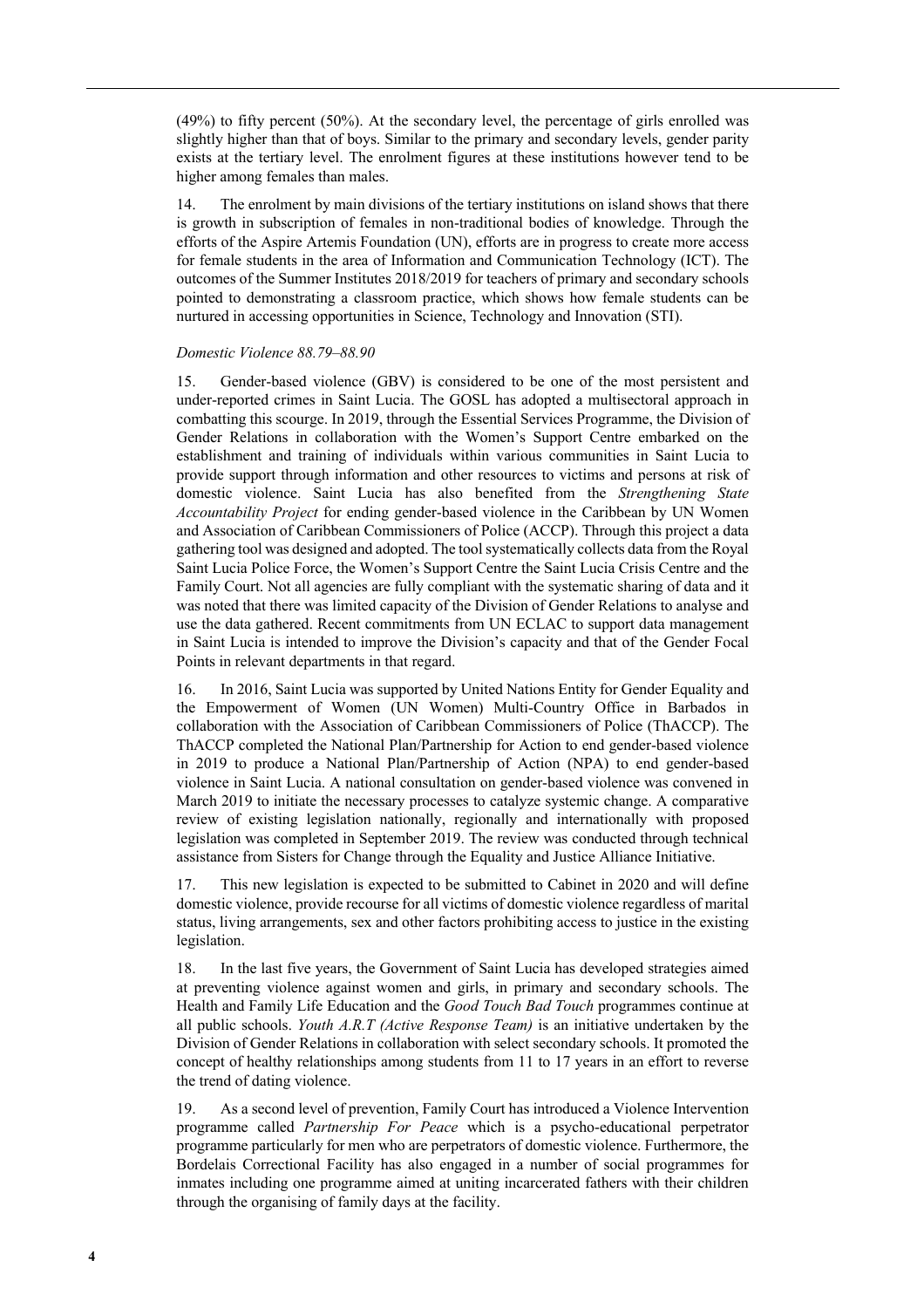20. The COVID-19 pandemic has also created a need for psycho-social support as mental health crises and domestic violence of persons has been on the increase. Through the assistance of the Government of Canada and the Foreign, Commonwealth and Development Office (FCDO), the GOSL has implemented the Enabling, Gender-Responsive Disaster Recovery, Climate and Environmental Resilience in the Caribbean (EnGenDER) Project. The Project focuses on actions which address gender-based violence and gender vulnerabilities that became more pervasive as result of the COVID-19 pandemic. The Project will be used to support the implementation of income supplemental initiatives which benefitted women in the informal sector, women farmers and women living with disabilities. Assistance also focused on the provision of psycho-social support training for essential workers to address gender-based violence.

#### **CRC 88.32–88.35, 88.85, 88.97**

21. The GOSL continues to ensure that children are protected within its borders and continually seeks to expand on this protection.

22. The Child Justice Act establishes a judicial process for children in conflict with the law and general protection of children, and the Child (Care, Protection and Adoption) Act were both passed in 2018.These pieces of legislation replace the Children and Young Persons Act of 1972. The Status of Children Bill has currently being drafted and preliminary consultation is set to take place in the first quarter of 2021. This Bill will address the legal distinction between children born in and outside marriage.

23. Since the establishment of Child Friendly Schools Initiative in 2007, the GOSL had commenced the process of ensuring that the operations of schools on island were in line with the provisions of the CRC. In 2019, the Cabinet of Ministers endorsed the initial suspension of corporal punishment in schools effective 1<sup>st</sup> May 2019 and the eventual abolishment which became effective a1<sup>st</sup> May 2020 by way of Cabinet Conclusion No. 104 of 2019. The GOSL is however cognizant of the fact that this Executive Order is not aligned with Article 50 of the Education Act of 1999, which still outlines conditions for administering corporal punishment in schools. The Government is therefore committed to making the necessary changes to completely eliminate this discrepancy.

24. The GOSL recognises that tackling child abuse necessitates a collaborative effort. All reported cases of child abuse investigated by the Division of Human Services, the designated national agency for matters relating to children, is also reported to the police for investigation as per the *"Protocol for the Management of Child Abuse and Neglect",* who have also received all necessary training as it relates to the Protocol. The Protocol has been circulated to all relevant agencies responsible for the protection of children. Public responsibility in addressing child abuse is also central to help curbing this problem. Section 13(1) of the Child Care Protection Act informs of mandatory reporting of suspected cases of child abuse. Public awareness is therefore necessary to add vigour to the fight against child abuse. A number of fora have been held with various stakeholders as part of the work plan of the Division of Human Services to bring awareness of child abuse. More specifically, the Division held a series of public awareness campaigns in recognition of Child Month 2020.

### **Non-discrimination: Gender and sexual orientation 88.64 (1st part)**

25. The GOSL has demonstrated a willingness to engage openly with civil society organisations representing lesbian, gay, bisexual, transgender and intersex persons, as is evident from these organisations participating in the Department of External Affairs' national human rights consultations which took place from 2018–2020. The GOSL reaffirms its commitment to continue engaging such organisations and further commits to addressing unfair anti-discrimination regarding this community.

#### **Access to justice 88.98–88.104**

26. The GOSL acknowledges the inadequacies within its justice system such as a dearth of facilities and High Court judges. For example, currently only two (2) judges are assigned the criminal division of the High Court, whereas it has been estimated that a total of five (5) judges have been recommended to deal with the number of cases lodged with the High Court.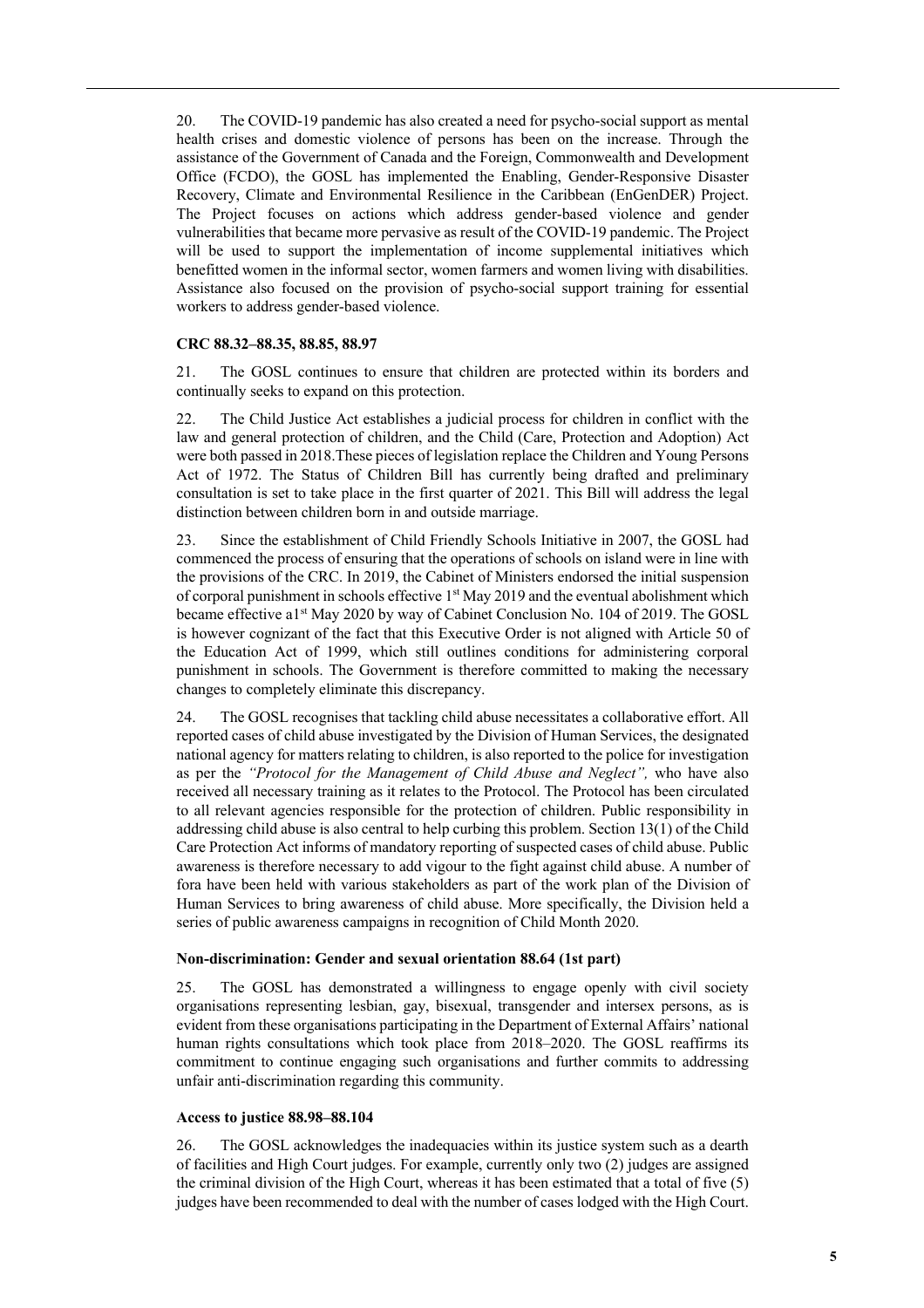27. Given the preceding challenges identified, the Government has therefore implemented a number of actions with the aim of improving the island's criminal justice procedures. In 2017, the National Forensic Laboratory was reopened as the laboratory is critical to the efficient investigative efforts of the Judiciary. The Government of Saint Lucia has also prioritized the reduction in the backlog of cases before the Criminal Court, making it a key performance indicator under the "Citizen Security" component of the country's Performance Management Dashboard, which was adopted in 2018. One of the perennial causes of the long periods of remand is the difficulty which Government faces in filling the positions of magistrates embedded in its judicial structure. This in turn has long been suspected to be the result of the high opportunity cost faced by legal professionals in moving from private practice to the public sector. To assist in providing a greater incentive to qualified individuals to do so, the Government in August of 2019 instituted a tax exemption on the salary of magistrates. Since that measure, the up- take rate has increased and all but one of the vacancies which lingered on in 2015, have been filled. The Government has committed itself to filling in the remaining vacancy for magistrate no later than midyear 2021.

28. Progress has been made on the CARICOM Implementing Agency for Crime and Security or IMPACS report. A Director of Public Prosecutions (DPP) was appointed in October of 2016, after the critical post went vacant for almost 9 months, following the retirement of the office holder in December 2015. The report was received by the Prime Minister and presented to the Office of the DPP in 2015 and has since been reviewed. In 2017 a team of officers from the Saint Lucia Police Force was appointed to conduct investigations and all those who were accused in the matter were arrested and interrogated. All files under review by the aforementioned investigating team have been actively investigated and some of these files have been submitted to the DPP. The remaining files are expected to be in the remit of the DPP by the end of November 2020.

29. Despite the achievements to date, there have been some lingering constraints that continue to stymie the operations and delivery of the Crown Prosecution Unit on the matter under review, as well as others. These are primarily centred on human resource inadequacies and gaps in the availability of forensic data pertinent to the matter in subject. The DPP has given the undertaking that recommendations on each matter in the case of interest, will be given to the Commissioner of Police by the end of this year, 2020.

#### **Poverty and social security 88.105–88.107, 88.109–88.110**

30. Greater consideration has been given to the poverty situation in Saint Lucia by the Government since the 2015 Universal Periodic Review. As a consequence, Saint Lucia has introduced a myriad of initiatives to ameliorate its poverty situation.

31. The Government of Saint Lucia has continued the work of the Reform of the Public Assistance Program (PAP)- the island's largest Cash Transfer Programme. The tool now accounts for all members of the household as opposed to the previous tool which only captured information for the beneficiary of the Programme. The assistance provided to these impoverished households is inclusive of, but not limited to, monthly cash transfers, assistance with the replacement of spectacles/glasses, help with the cost of funeral services and waivers on medical care.

32. With the outbreak of the Covid-19 pandemic, the Government of Saint Lucia and other donor agencies have successfully implemented several social protection initiatives targeted primarily at the poor and vulnerable and also the emerging "new poor".

#### *Social protection initiatives*

33. Saint Lucia has felt the crushing economic blow which was ushered in by the COVID-19 pandemic. As part of the GOSL COVID-19 response strategy, an Economic Recovery Plan (ERP) was devised in order to stimulate the economy through the protection of livelihoods. The Plan also focused on the social wellbeing of the population and sought to expand the PAP by 1000 households (2600 to 3600). This goal was achieved through assistance from the India – UN Fund, World Food Programme, Joint SDG Fund and other development partners. Arrangements have been finalised with UNICEF for the distribution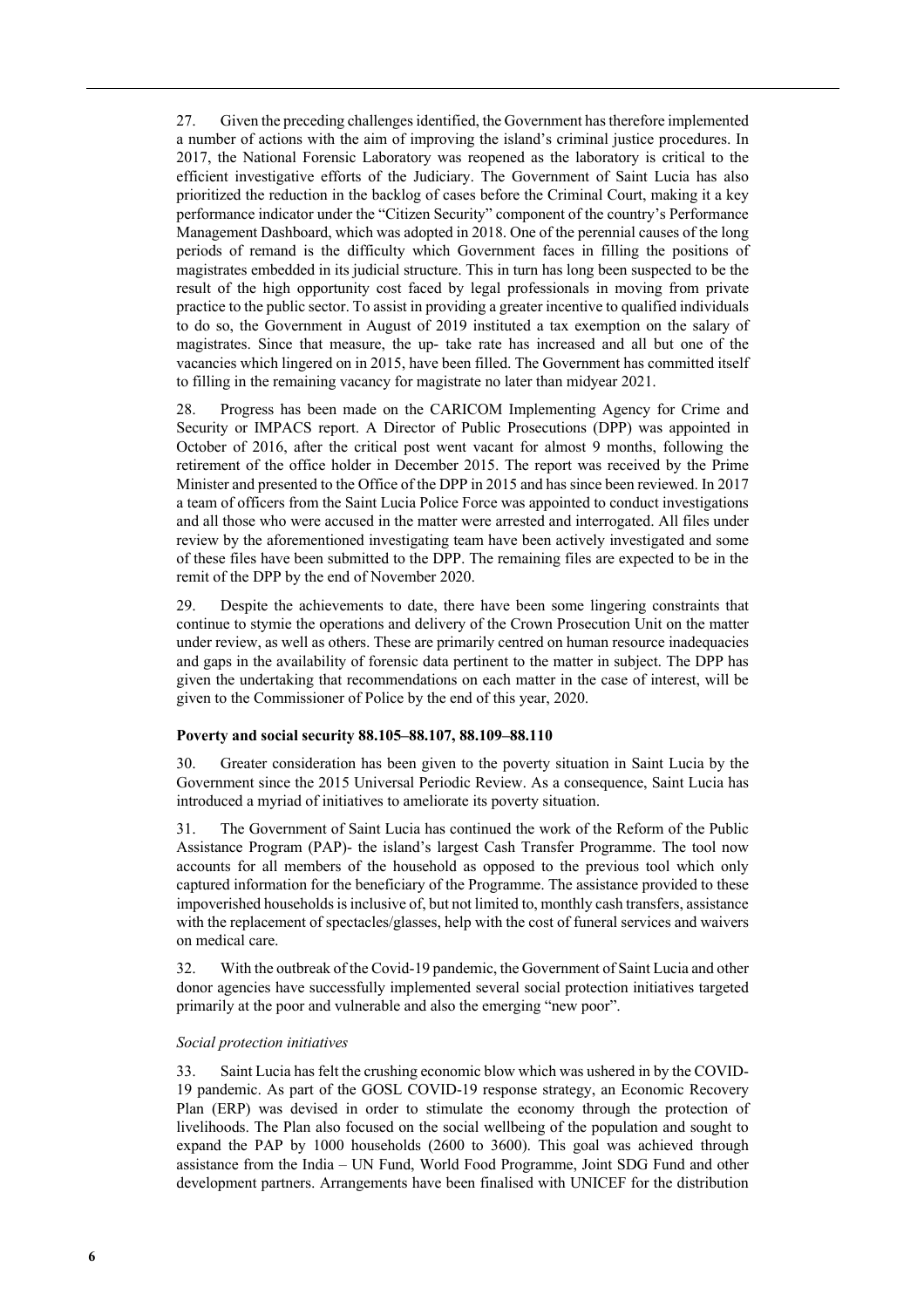of 500 care packages/ hygiene kits to PAP households with children. The ERP represents another social assistance intervention to assist poor and vulnerable households/families.

34. Furthermore, the Ministry of Equity facilitated the provision of an increase in the value of cash transfers to beneficiaries under the foster care, child disabilities and persons living with HIV programmes. The beneficiaries received an increase of \$100 over a period of 3–6 months.

35. The Government introduced an income support programme which involved the provision of \$500 per month (for 3 months) as income support to non-contributors of the National Insurance Corporation who became unemployed as a result of the impact of COVID-19.

36. The Ministry of Equity also partnered with the Saint Lucia Hotel and Tourism Association and the Office of the Prime Minister to assist with the distribution of thousands of hot meals and food packages to poor and vulnerable households which is ongoing for the duration of this year.

#### **Access to food 88.108**

37. The Government of Saint Lucia recognises the economic disparities which exist between children within the educational system, and the impact which this can have on their educational attainment. Consequently, the Government has developed a Draft School Feeding Policy (2020-2030), with support from the United Nations Food and Agriculture Organisation (UNFAO). The aim of the policy is to ensure that every school child will be provided with nutritionally balanced meals during the school day. The programme will target students at the primary through secondary school level. The Programme is intended to act as a catalyst for (i) improved collaboration among entities which focus on agriculture, education and nutrition and (ii) farmer participation which will ensure that farmers benefit from improved access to markets to improve their incomes and standard of living. The Policy has been circulated to all relevant ministries for comments. The COVID-19 pandemic has delayed the receipt of responses and ultimately the submission of the Report to Cabinet. It is therefore anticipated that the Policy will be before Cabinet by the end of 2020.

38. Saint Lucia is one of the four participating Caribbean countries of the UN Trust Fund for Human Security which is aimed at addressing the needs and vulnerabilities of local communities. The focus for the Caribbean is "*Building Climate Resilience for Human Security through Promoting Gender Equality in Key Economic Sectors and Women's Empowerment in the Caribbean Countries*. The fund supports Saint Lucia's project which focuses on the strengthening the agriculture and fisheries sector with gender equality and women empowerment at the centre.

#### **Health care 88.111**

39. The Department of Health & Wellness recently launched the new national child health record and revised maternal, child and adolescent health manual aimed at improving maternal and child health in Saint Lucia.

40. The new national child health record will serve as a tool to monitor a child's growth, development and use of health services from birth to five years.

#### **Education 88.115–88.117**

41. The provision of quality education remains a priority for the GOSL. The Education Quality Improvement Project EQUIP began in 2018 with the mandate to make more equitable and inclusive learning opportunities for all. The project places a special focus on children with special needs and has sought to ensure that the necessary frameworks have been put in place to facilitate the provision of quality education nationally. To achieve this, the project has undertaken the following:

- Revision of the Education Act to focus on the needs for Special Needs Education (SEN);
- Revision of the national curriculum to be more inclusive of the needs for SEN;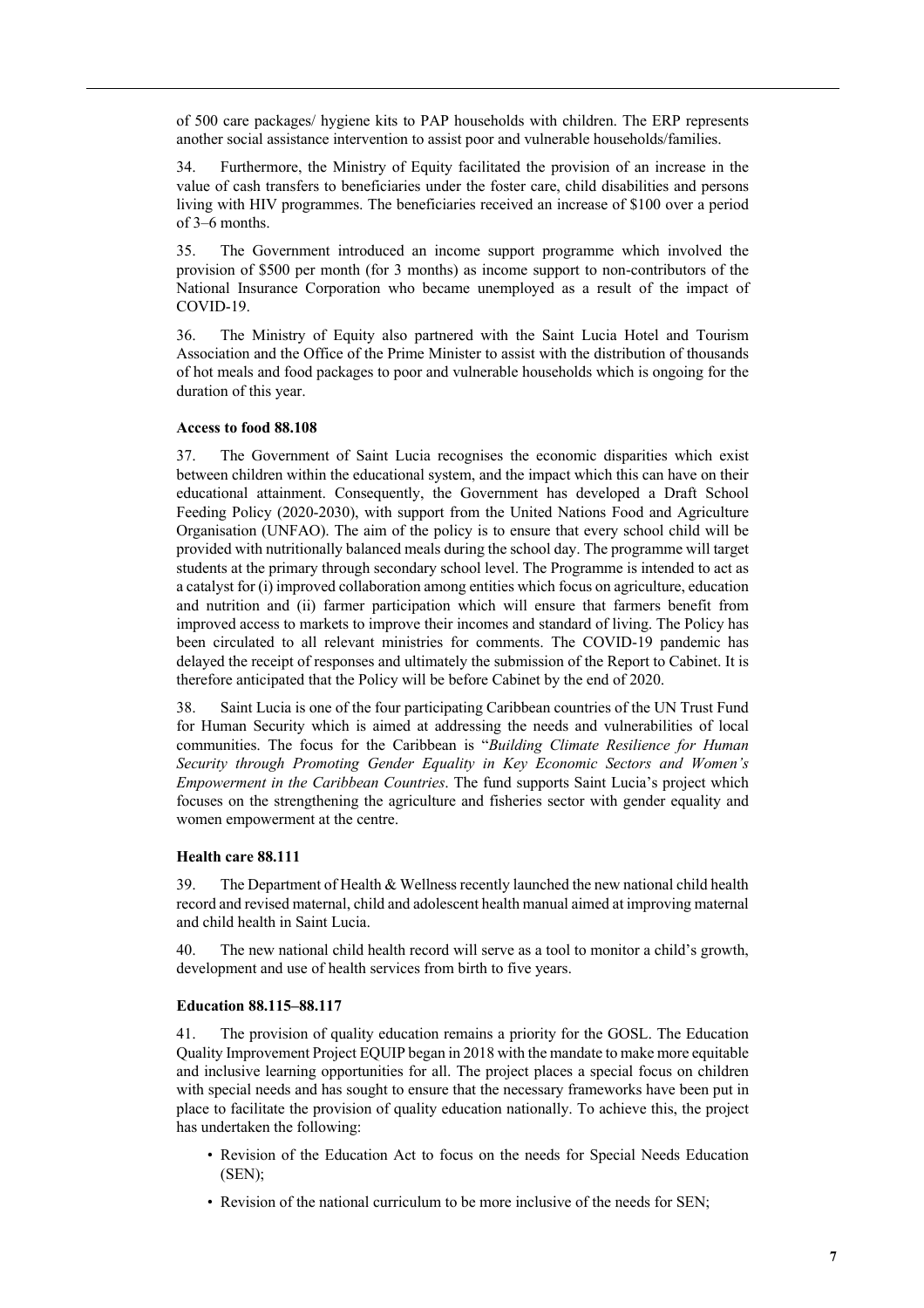- Formulation of the Policy document for SEN; and
- Sponsoring of both in-service and degree training for SEN Teachers.

42. The provision of quality education is however meaningless without facilitating access to it. The EQUIP project, through financing from the Caribbean Development Bank (CDB), addressed the issue of access in the context of the COVID-19 pandemic, which magnified inequities within Saint Lucia's education system. Through the project, 130 special needs learners across the island were provided with technological devices to enable them to actively and effectively participate in online learning. The GOSL intends to continue to bridge this digital divide as the Minister of Education has indicated that the provision of digital devices will be expanded to all students within the education system.

43. The Ministry of Education's school feeding programmes, school transport subsidy and book bursary, which have been in place prior to the pandemic, serve to positively impact school enrollment and attendance. In the wake of the pandemic, the Ministry of Education continued to ensure that the more vulnerable students continued to have access to a quality education with the provision of meals and transportation when classes for students of Grade 6 and Form 5 resumed.

#### **Persons with disabilities 88.118–88.119**

44. The Government has commenced discussions through its National Coordinating Committee to develop a formal national implementation plan for the Marrakesh and Convention on Rights of Persons with Disabilities (CRPD) treaties which were ratified in 2020.These discussions have been held in conjunction with the National Council of and for Persons with Disabilities, as the Council is represented on the Committee.

45. In the absence of the national implementation plan for the CRPD and Marrakesh Treaties, the Government has already commenced with the establishment of policies, projects and programmes which speak to the protection of persons with disabilities. The GOSL is aware of that the dearth of reliable data remains one of the major hurdles for policy makers, legislators and other stakeholders in their work to improve the lives of persons with disabilities. Consequently, the Ministry of Equity, Social Justice, Local Government and Empowerment through funding by the Caribbean Development Bank, has commenced a national disability assessment in 2019. The project is being conducted in partnership with the Central Statistics Office which is responsible for conducting a household disability survey. The aim of the project is to gather baseline data on the status of persons with disabilities nationwide which will assist in identifying and developing more targeted strategies to effectively address the lives of those living with disabilities in Saint Lucia.

46. The Government of Saint Lucia, through the Ministry of Education, Innovation, Gender Relations and Sustainable Development has embarked on a pilot project *"Providing Reading Support for Students with Print Disabilities at the Lady Gordon Opportunity Centre'*  which directly supports the implementation of the Marrakesh Treaty. The project will use the services of Benetech, a company which harnesses the power of software and data to effect positive social change, to provide reading support for students with print disabilities at the Lady Gordon Opportunity Centre, thereby levelling the playing field for students with print and other learning disabilities.

47. The project further aims for the accessibility of books that includes a Bookshare library portal, conversion of relevant sections/modules of the Department of Education national curriculum into accessible formats, and training for Ministry staff and school educators.

### **National human rights institutions and human rights monitoring mechanism 88.42, 88.52**

48. The Government of Saint Lucia has recognised and acknowledged the need for a more coordinated and systematic approach to monitoring and reporting on human rights. While the establishment of a National Human Rights Institution (NHRI) is the ideal mechanism by which this can be achieved, the Government has expressed in the past its limitations in establishing such a mechanism. In the absence of an NHRI, the Government recognises that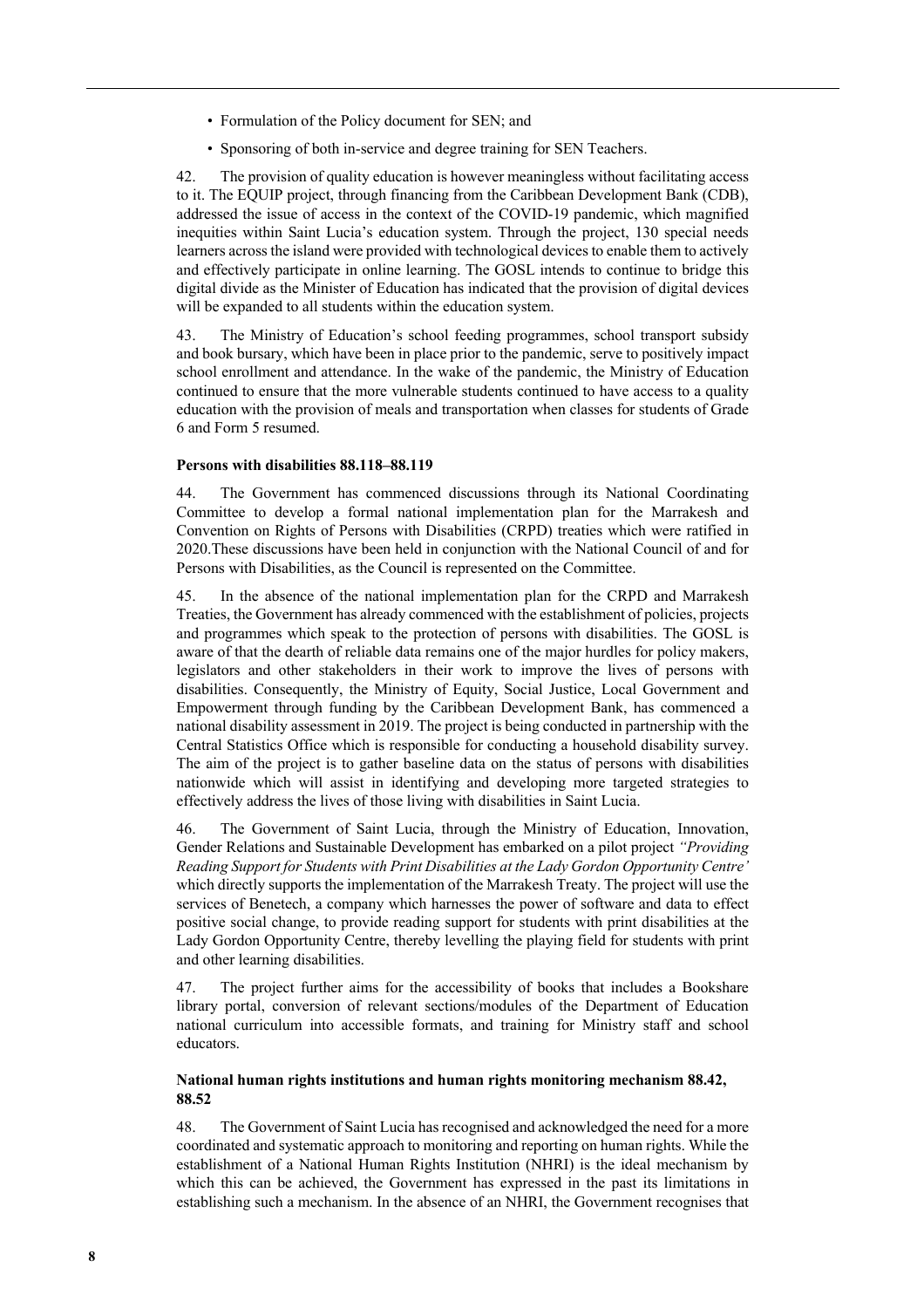the formation of a National Mechanism for Reporting and Follow Up (NMRF) as best suited for its context at this time.

49. In February 2019, the Government of Saint Lucia established the National Coordinating Committee for Human Rights which serves as it NMRF with a mandate to monitor and report on the national human rights national situation, The Committee comprises both government and non-government membership, and is Chaired by the Department of External Affairs and Co-Chaired by the Attorney General Chambers. The Committee's Secretariat is based at the Department of External Affairs. The Committee has been very responsive to its mandate and have met several times since its establishment, working to develop Saint Lucia's human rights framework through the development of a work plan and communication plan. One of the goals of the Committee is to demystify and build capacity for human rights nationally, and has thus taken part in a series of capacity building exercises with the United Nations and the Inter-American Human Rights System. The Committee has recently embarked on the development of a syllabus for the inclusion of human rights in the Public Service Training Catalogue with the aim of building a cadre of public servants knowledgeable about human rights and the recognition of human rights as a national development issue.

50. The GOSL participated in training in the OAS-SIMORE online human rights monitoring tool, as it recognises the ability of the tool to support the Government in monitoring some its human rights recommendations given that the tool provides a centralised repository for all of Saint Lucia's human rights recommendations within the Organisation of American States (OAS) system. The Government has since requested permission from the OAS access to the platform.

51. The GOSL takes pride in achieving this milestone in the development of its national human rights framework, however challenges still remain. Most notably, the Secretariat is resource deficient, as it operates without a budget and is staffed by one person whose duties expand beyond the Secretariat. The GOSL recognises that appropriate and adequate resources must be provided to the Secretariat to ensure that the Committee is able to fulfil its mandate effectively.

### **Human rights protection (Parliamentary Commissioner) 88.43–88.44**

52. Unfortunately, the Office of the Parliamentary Commissioner continues to be under resourced. The GOSL however continues to make certain that the Office of the Parliamentary Commissioner continues to partake in human rights dialogue and training via inclusion in the National Coordinating Committee for Human Rights.

#### **Special procedures 88.47**

53. The Government of Saint Lucia remains open to extending an invitation to Special Procedures in the near future.

#### **Technical assistance 88.48–88.50**

54. Since 2018 the GOSL, through the Department of External Affairs, has engaged the Office of the High Commissioner for Human Rights for Barbados and the East Caribbean, requesting technical assistance to promote human rights nationally.

55. The technical assistance took the form of workshops which help sensitise public servants as well as civil society about the International Human Rights System and the role that these constituents played within that System. Technical assistance was also requested for the inaugural meeting of the National Coordinating Committee for Human Rights, with the aim of helping Committee members better understand their mandate. The most recent engagement with the OHCHR office in Barbados took place in 2020, where the OHCHR provided technical assistance to the Government of Saint Lucia in the preparation of its Universal Periodic Review and CRC reports.

56. Human rights capacity training for public servants has also been facilitated by the Inter-American System of Human Rights in 2020 and will continue throughout the first half of 2021.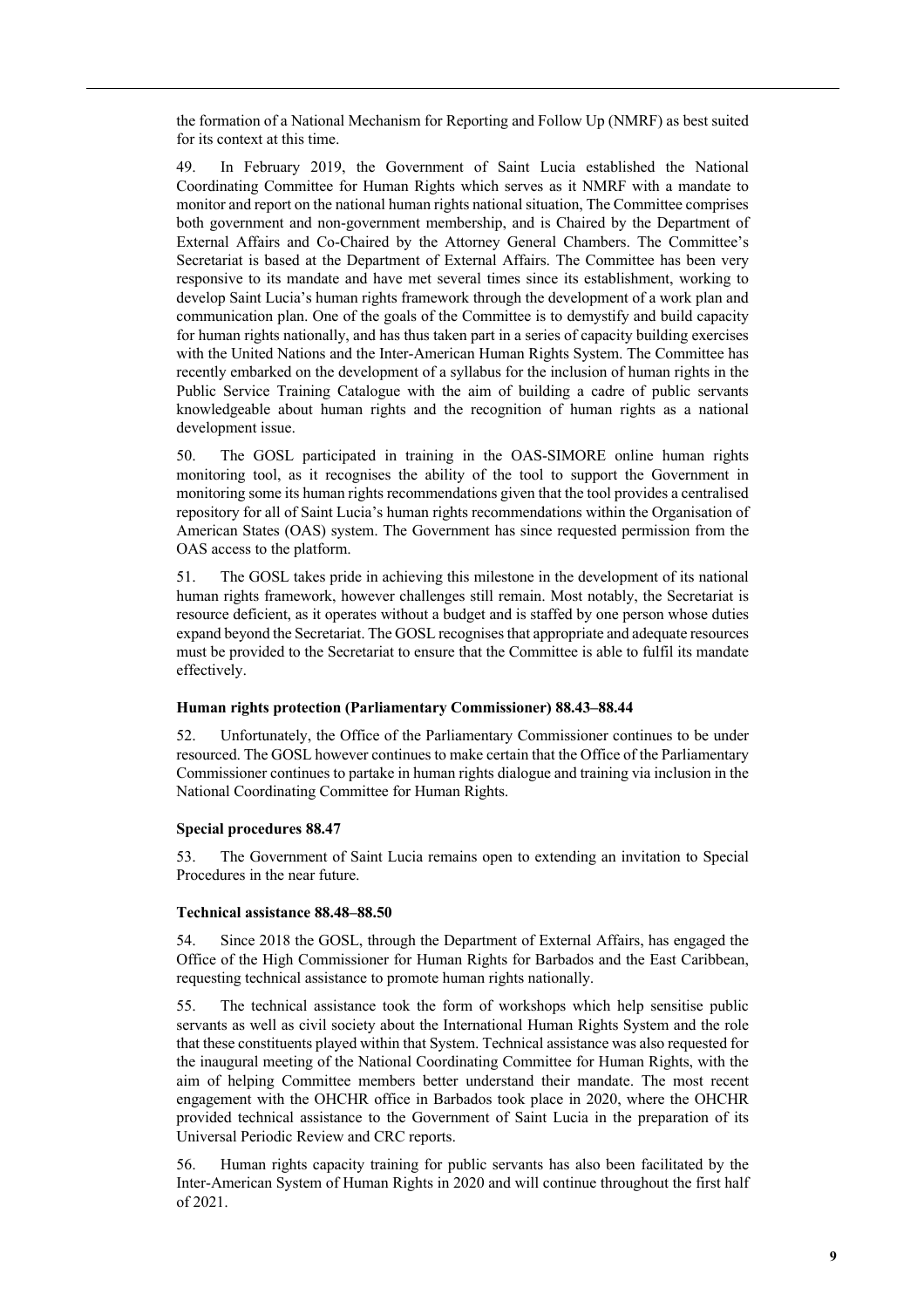57. The Division of Gender Relations has also sought the assistance of the OHCHR Office in Barbados. In 2019, the OHCHR provided assistance in facilitating a CEDAW Sensitisation workshop with a wide cross section of Saint Lucia's Law Enforcement and Social Support Agencies to discuss Saint Lucia's compliance with the Convention.

58. The Division of Gender Relations has also requested technical assistance agencies outside of the UN, such as Sisters for Change which is a European Union funded international NGO which is a member of the Equality and Justice Alliance. Sisters For through its Commonwealth legislative reform initiative, provided support and technical assistance to participating countries. The organisation has provided technical assistance and support to the Division of Gender Relations in a review of its laws in relation to CEDAW, in addition to drafting of its CEDAW report.

### **Engage civil society 88.51**

59. The GOSL has engaged with civil society during the various consultations on the UPR, CEDAW and CRC. Furthermore, civil society is continually engaged and consulted via its membership in the NCCHR.

### **Child labour 88.92**

60. The GOSL notes a 2017 ILO report which indicates that "the worst form of child labour mostly reported are those associated with the "gang culture." The Government therefore realises that its efforts to combat the worst forms of child labour within its borders must be augmented. The Government informs that greater emphasis is now being placed on educating and informing employers and employees to improve its inspection mechanism to identify cases of child labour. The Department of Labour has begun seeking training opportunities for labour inspectors in the area of child labour inspection and identification.

61. The Government however notes its challenges in translating regional and international good practices and lessons learned into sound strategies and policies to combat child labour in the national context. The GOSL therefore seeks engagement with its development partners to support efforts at combatting instances of child labour in Saint Lucia.

## **Climate change, the environment and children 88.120–88.121**

62. The topic of climate change has been on the national agenda of Saint Lucia given Saint Lucia's vulnerability as a Small Island Developing State. As a result, the Government has sought to develop both regional and national responses to the inevitable threat climate change poses. On the regional level, Saint Lucia is currently working with the OECS on a Human Mobility Project which addresses the impacts of climate change, population migration and urgent relocation caused by natural disasters. The Human Mobility in the Context of Climate Change Strategic Plan (2020-2023) was completed in April 2020 for which a regional OECS technical working group to spearhead implementation has been formed.

63. On the national level the GOSL has realised success in the development policies and strategies and the enactment of mechanisms to ensure that climate change is deeply rooted in its development agenda. Some of these successes include a National Adaptation Plan which was established in 2018 and sectoral adaptation plans focusing on as fisheries, agriculture, water and resilient ecosystems that are vulnerable to the effects of climate change. The development of such a plan will ensure the protection of livelihoods and further ensure Saint Lucia's food security given the precarious effects of climate change.

64. The Government revised its Climate Change Adaption Policy in 2015 to ensure compatibility with the ever evolving effects and impact of climate change. The policy was crafted via multistakeholder consultations, which included women and youth groups. The policy calls for ownership and participation at all levels of the community which will assist immensely in the conduct of vulnerability assessments and adaptation and implementation interventions.

65. The GOSL is acutely aware of the ability of climate change to exacerbate our risks to disasters. Furthermore, this risk is further exacerbated for vulnerable populations. Hence, the